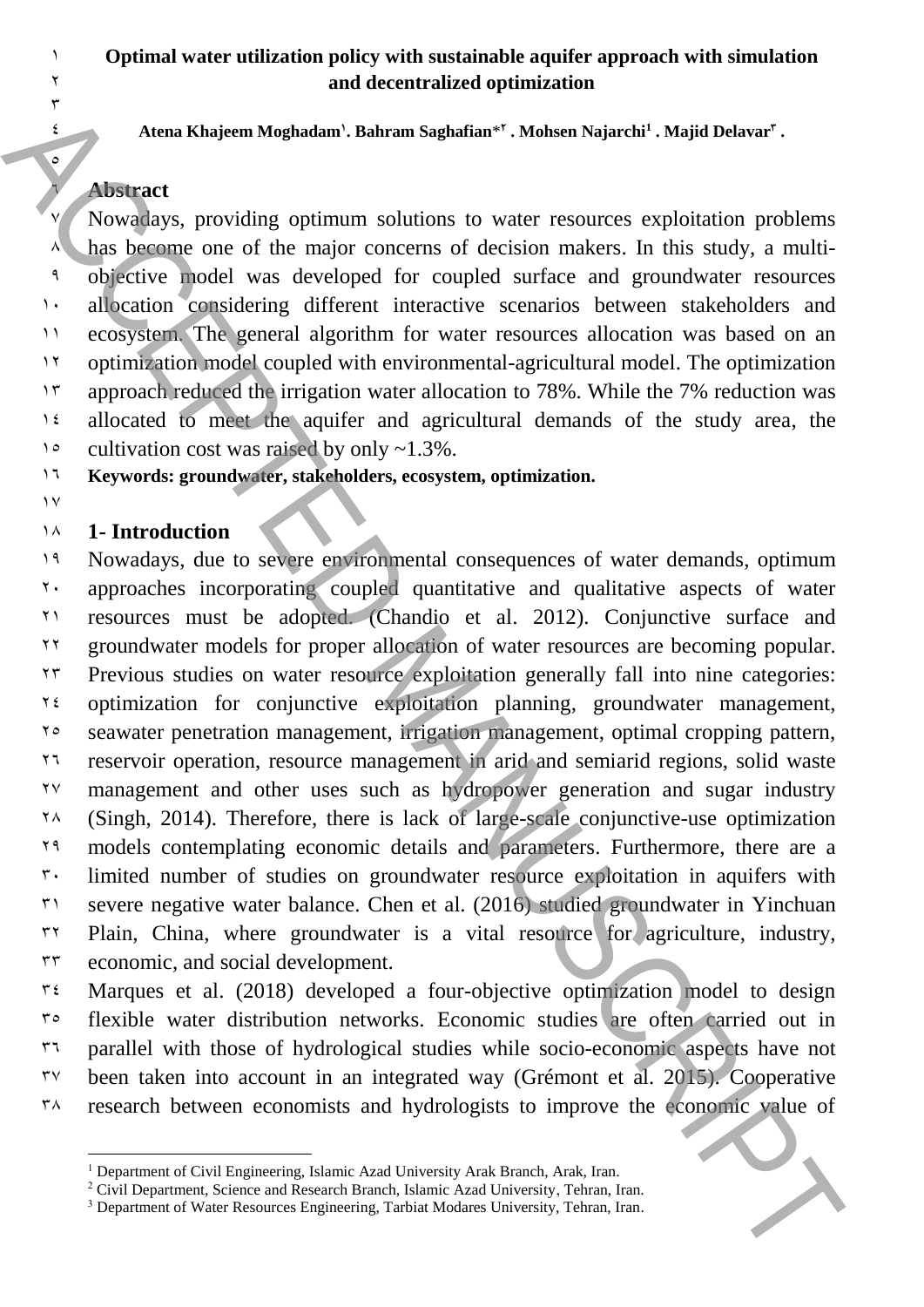$59$  water, while maintaining social values, contributes to establishing a sustainable  $\frac{4}{3}$  environmental system [\(Ossa-Moreno et al. 2018\)](#page-2-4).

 $\mathfrak{t}$  In this study an optimization approach was adopted to determine the optimal policy 42 associated with the existing water exploitation scenario while ensuring future  $45$  sustainability of the aquifer (environmental objective), supplying drinking and 44 industrial water demands (social objective) and maximizing agricultural benefits  $\mathfrak{g}$  (economic objective). The case study region is a part of Tehran-Karaj aquifer located  $\mathfrak{t}^{\dagger}$  in central Iran. Numerous studies have been conducted on groundwater allocation  $\mathfrak{g}_{\mathcal{A}}$  modeling and optimization. However, there has not been sufficient attention paid to  $\frac{4}{8}$  economic and environmental allocation aspects.

## 49 **2- Methodology**

<sup>2</sup> In this study, three objective functions were contemplated involving supply of <sup>21</sup> drinking and industrial water, improving agricultural economy and aquifer status. The  $\circ$ <sup>2</sup> first objective function (Z1) was to minimize the difference between the demand and  $\circ$ <sup>5</sup> the allocation of drinking and industrial water. The second objective function (Z2)  $\circ$  was developed to improve the agricultural economy for the stakeholders. The third 55 objective function (Z3) maintained aquifer status in such a way that it may be <sup> $\circ$ 7</sup> exploited in long term by all stakeholdersFurthermore, the return flow from drinking, 57 industrial and agricultural uses was incorporated in this objective function. The  $\circ$ A objective functions are as follows: The mission operator and proteination and proteination determines for primari policy<br>
and sociated with the existing woder exploration scenario while ensuring future<br>
sociated with the aquifer (verticummental dejective),

$$
Z_{1} = min(\sum_{i=1}^{n} (Et_{i} * A_{i}) - Xs_{u,d})
$$
\n
$$
Z_{2} = max(A * \sum_{i=1}^{n} a_{i} \times y_{i} \times B_{i})
$$
\n(1)

71 
$$
Z_{3} = min(V_{g85} - 0.8 \sum_{i=1}^{n} (b_{i} \times ET_{i} \times S_{y} \times A_{i}) - 0.2 X S_{u,d} \tag{3}
$$

In the second function, the performance is calculated according to the water <sup>15</sup> distribution efficiency in the field while crop sensitivity coefficient  $(K_i)$  is determined  $76$  as follows (Ayers and Westcot, 1985):

$$
\tau \circ \qquad y_i = y_{i\text{max}} * (1 - \sum_{i=1}^n k_i \times (1 - \frac{W_i}{ET_i})
$$

<sup>11</sup> In this study, water allocation priority from higher to lower was assigned to, drinking, industrial and agricultural, respectively. ٦٧<br>7۸

### 69 **3- Results and discussion**

 $\gamma$ . Given the results, the conjunctive exploitation policies and guidelines for each sector 71 may be developed. Finally, after comparative evaluation and determining the  $Y^{\dagger}$  minimum distance between the function values, the first scenario was selected as the  $Y^{\dagger}$  best scenario. In this scenario, 99.69% of drinking water was met while at the same  $\frac{94}{4}$  time, by changing the cropping pattern, about 3.03 MCM per year could be allocated 75 to the aquifer. In other words, not only did this scenario reduce water withdrawal  $\forall \tau$  from the aquifer, but also it could almost entirely satisfy the drinking and industrial 77 water demands.

$$
(\overline{4})
$$